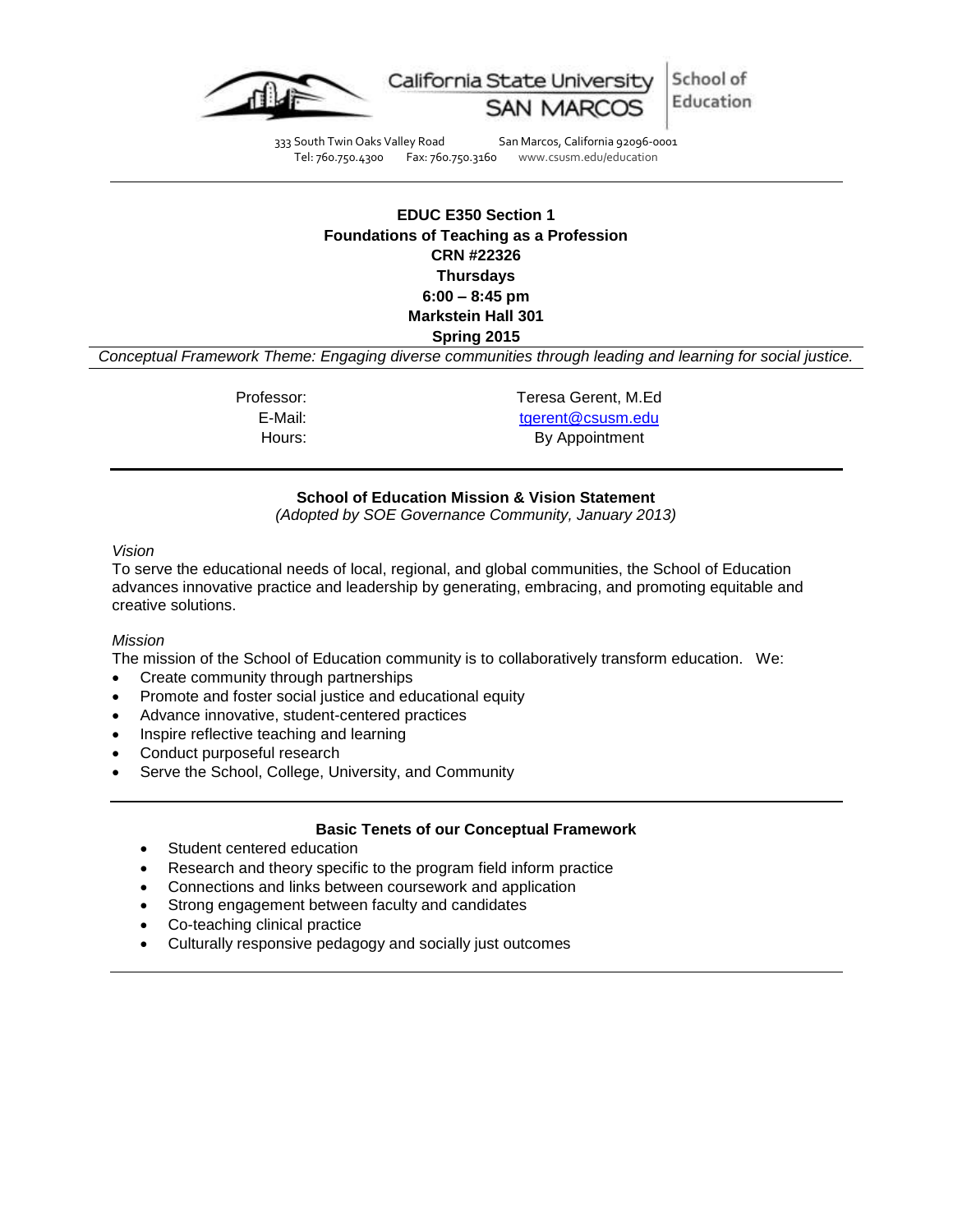## **COURSE DESCRIPTION**

This course serves as an orientation to careers in elementary, middle and high school education. Upon completion of this course, teacher candidates should understand the nature of formalized education in the United States and be able to assess his or her interest in teaching as a career. Major topics include:

- Understanding the roles of schools in society.
- Exploring philosophies and contemporary issues in education.
- Assessing the roles of teachers in schools.
- Understanding the qualifications and credentialing process for California teachers.
- Understanding and appreciating the student as an individual.
- Understanding factors affecting student achievement.
- Understanding critical issues in curriculum and instruction.
- Understanding infusion of special education in general education practices.
- Understanding the laws that influence teaching responsibilities.

This course is required for all credential candidates. All students must complete forty (45) hours of supervised fieldwork in K-12 classrooms.

## **Teaching Performance Expectation (TPE) for EDUC 350**

A primary goal of EDUC 350 is to begin the process of developing teacher candidates to become professional educators. The following TPE of the California Commission for Teacher Credentialing is expected to be met during this course:

### **TPE 12: Professional, Legal and Ethical Obligations**

Candidates are aware of their own personal values and biases and recognize ways in which these values and biases affect the teaching and learning of students. They resist racism and acts of intolerance. Candidates appropriately manage their professional time spent in teaching responsibilities to ensure that academic goals are met.

Candidates for a Teaching Credential understand and honor legal and professional obligations to protect the privacy, health, and safety of students, families, and other school professionals. They are aware of and act in accordance with ethical considerations and they model ethical behaviors for students. Candidates understand and honor all laws relating to professional misconduct and moral fitness.

#### **Teaching Performance Assessment for Developing as a Professional Educator**

The successful completion of the personal philosophy assignment is a requirement for completion of this course and is a component of partially meeting the TPE described above. This statement will be used for assessment both in the course and at completion of the School of Education program. Retain an electronic copy of your statement for submission for your portfolio at the completion of your teacher education program.

#### **Authorization to Teach English Learners**

The Cal State San Marcos credential programs have been specifically designed to prepare teachers for the diversity of languages often encountered in California public school classrooms. The authorization to teach English learners is met through the infusion of content and experiences within the credential program, as well as additional coursework. Students successfully completing this program receive a credential with authorization to teach English learners. (approved by CCTC in SB 2042 Program Standards, August 2002)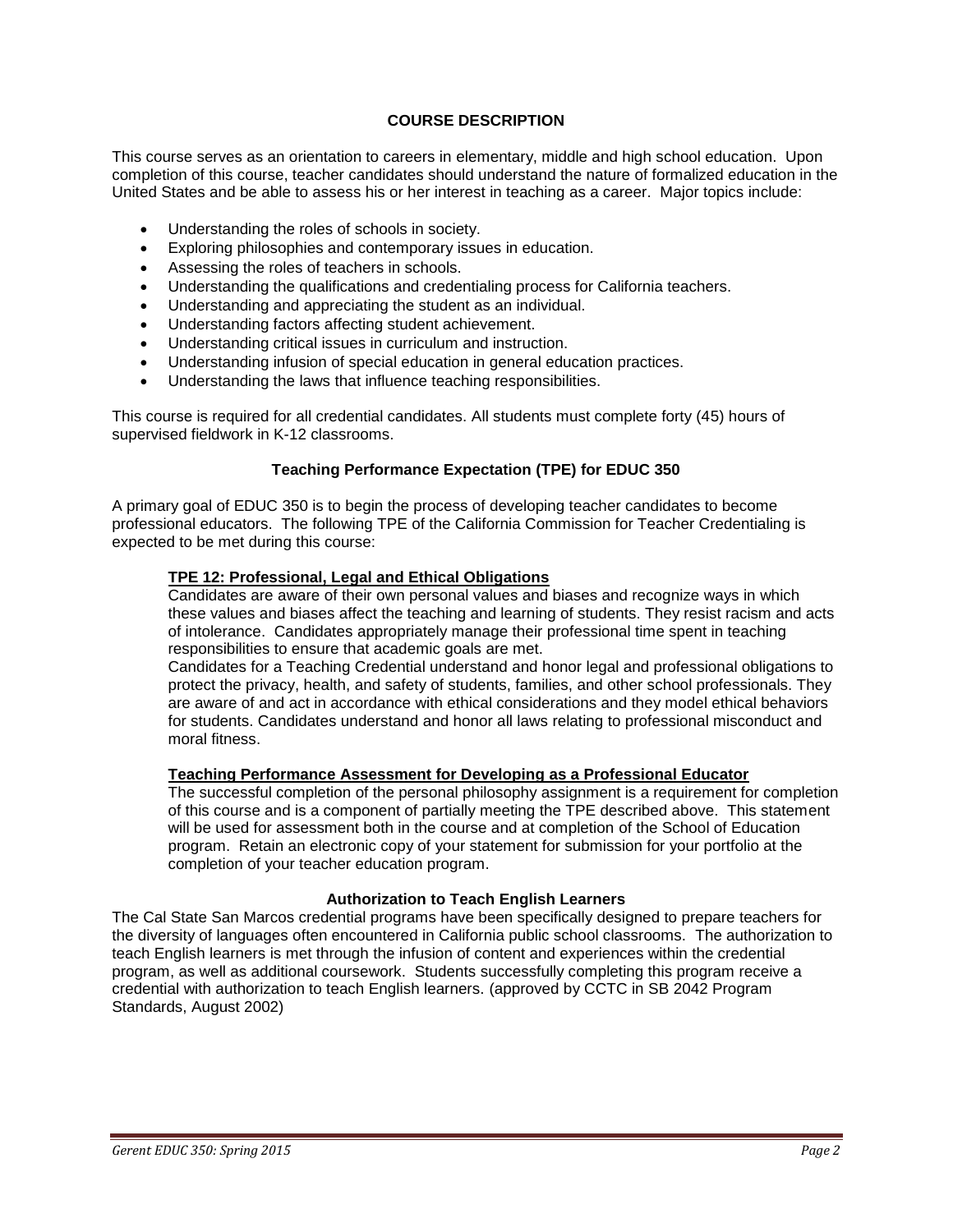#### **Special Education Inclusion**

Consistent with the intent to offer a seamless teaching credential in the School of Education, this course will introduce the collaborative infusion of special education competencies that reflect inclusive educational practices. Students will demonstrate a knowledge of laws and dispositions that relate to special education through a variety of activities such as the viewing and analysis of the video F.A.T. City, reading and analysis of special education law, and the text, *Creating an Inclusive School*.

#### **Students with Disabilities Requiring Reasonable Accommodations**

Candidates with disabilities who require reasonable accommodations must be approved for services by providing appropriate and recent documentation to the Office of Disable Student Services (DSS). This office is located in Craven Hall 4300, and can be contacted by phone at (760) 750-4905, or TTY (760) 750-4909. Candidates authorized by DSS to receive reasonable accommodations should meet with their instructor during office hours or, in order to ensure confidentiality, in a more private setting.

### **All University Writing Requirement**

In keeping with the All-University Writing Requirement, all 3 unit courses must have a writing component of at least 2,500 words (approximately). This will be met through written assignments, both in-class and as homework.

### **CSUSM Academic Honesty Policy**

Students will be expected to adhere to standards of academic honesty and integrity, as outlined in the Student Academic Honesty Policy. All written work and oral presentation assignments must be original work. All ideas/materials that are borrowed from other sources must have appropriate references to the original sources. Any quoted material should give credit to the source and be punctuated with quotation marks. Students are responsible for honest completion of their work including examinations. There will be no tolerance for infractions. If you believe there has been an infraction by someone in the class, please bring it to the instructor's attention. The instructor reserves the right to discipline any student for academic dishonesty in accordance with the general rules and regulations of the university. Disciplinary action may include the lowering of grades and/or the assignment of a failing grade for an exam, assignment, or the class as a whole." Incidents of Academic Dishonesty will be reported to the Dean of Students. Sanctions at the University level may include suspension or expulsion from the University.

## **Plagiarism**

As an educator, it is expected that each student will do his/her own work, and contribute equally to group projects and processes. Plagiarism or cheating is unacceptable under any circumstances. If you are in doubt about whether your work is paraphrased or plagiarized see the Plagiarism Prevention for Students website [http://library.csusm.edu/plagiarism/index.html.](http://library.csusm.edu/plagiarism/index.html) If there are questions about academic honesty, please consult the University catalog.

#### **Use of Technology**

Students are expected to demonstrate competency in the use of various forms of technology (i.e. word processing, electronic mail, Cougar Course, use of the Internet, and/or multimedia presentations). Specific requirements for course assignments with regard to technology are at the discretion of the instructor. Keep a digital copy of all assignments for use in your teaching portfolio.

#### **Electronic Communication Protocol**

Electronic correspondence is a part of your professional interactions. If you need to contact the instructor, e-mail is often the best way to do so. It is my intention to respond to all received e-mails in a timely manner. Please be reminded that e-mail is a very specific form of communication, with its nuances and etiquette. For instance, electronic messages sent in all upper case (or lower case) letters, major typos, or slang, often communicate more than the sender originally intended. With that said, please be mindful of all e-mail messages you send to your colleagues, to faculty members in the School of Education, or to persons within the greater educational community. All electronic messages should be crafted with professionalism and care.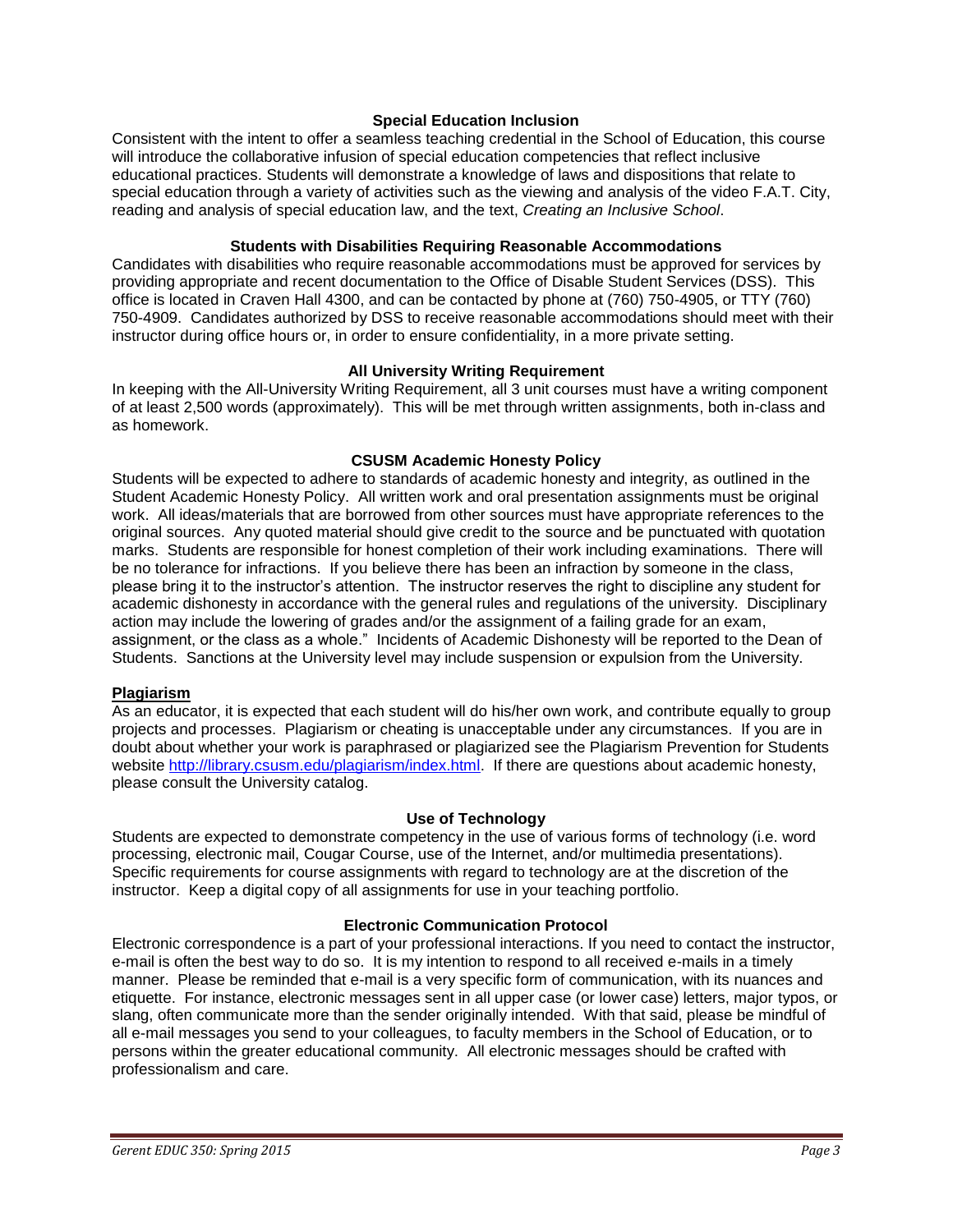Things to consider:

- Would I say in person what this electronic message specifically says?
- How could this message be misconstrued?
- Does this message represent my highest self?
- Am I sending this electronic message to avoid a face-to-face conversation?

In addition, if there is ever a concern with an electronic message sent to you, please talk with the author in person in order to correct any confusion.

### **Credential Program Recommendations**

As one of several evaluation methods, EDUC 350 course instructors are asked for feedback concerning credential candidates who are applying for programs at Cal State San Marcos. Keep in mind that your professionalism and hard work in this class not only affect your course grade, but also indicate your readiness for a credential program.

### **School of Education Attendance Policy**

Due to the dynamic and interactive nature of courses in the School of Education, all students are expected to attend all classes and participate actively. Absences and late arrivals/early departures will affect the final grade. A minimum grade of C+ is required in EDUC 350 to qualify as prerequisite for admission to the Cal State San Marcos teacher credential program. SOE attendance policy states, "At a minimum, students must attend 80% of class time, or s/he may not receive a passing grade for the course at the discretion of the instructor. Individual instructors may adopt more stringent attendance requirements." Should students have extenuating circumstances, please contact the instructor as soon as possible. Additionally, the following attendance policy will apply:

### ONE class session may be missed without penalty to your grade.

Each additional missed class will drop your final grade by 2/3 grade point.

## **Class Discussions and Participation**

Students will engage in student-centered learning each class session, and will be expected to actively participate.

- Do you participate in class discussions productively, sharing your knowledge and understandings?
- Do you interact productively with peers, taking on a variety of roles (leader, follower)?
- Do you contribute appropriately to group work—do you "do your share"?
- Are you able to accept others' opinions?
- Are you supportive of others' ideas?
- Do you support your peers during their presentations?
- Can you monitor and adjust your participation to allow for others' ideas as well as your own to be heard?

#### **Course Requirements**

Teacher education is a professional preparation program. It is expected that students will come to class prepared to discuss the readings, submit required assignments, and participate in class activities. Students are expected to adhere to academic honesty and integrity, standards of dependability, confidentiality and writing achievement. Because it is important for teachers to be able to effectively communicate their ideas to students, parents, colleagues, and administrators, writing that is original, clear and error-free is a priority for the School of Education. Keep a digital copy of all assignments for use in your teaching portfolio. All assignments will be submitted as hard copies to the instructor. It is expected that work will be turned in on time. Please discuss individual issues with the instructor. Points will be deducted if assignments are submitted late (10% penalty per day late; no credit will be awarded after 5 days).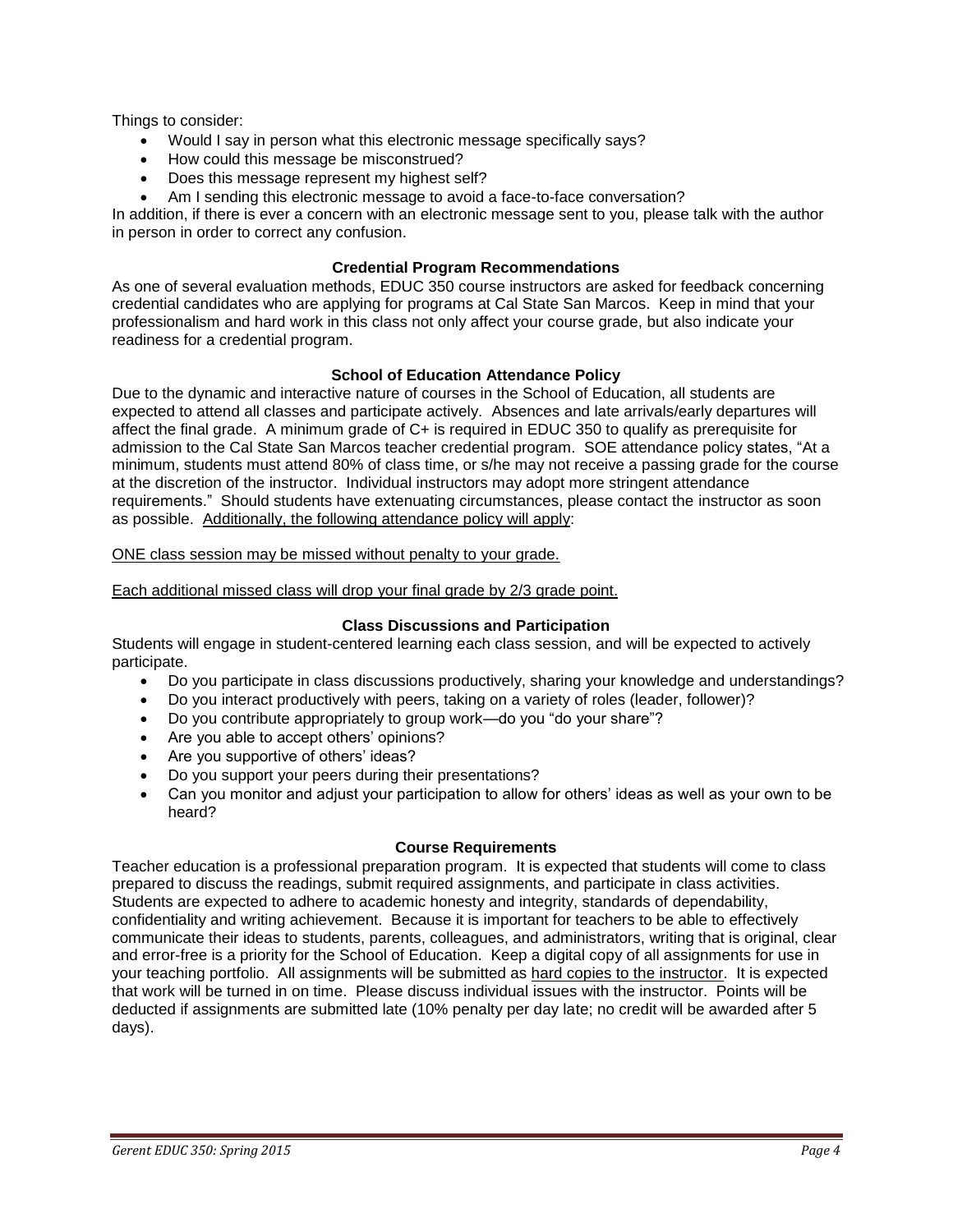NOTE: If you will be absent, notify the instructor via email, as soon as possible, so arrangements can be made to save handouts, etc. You will be expected to submit that day's written assignments (for example, Reading Logs) via email to avoid deduction of points. If you are given the option to revise your work, you must resubmit within one week.

### **Required Texts & Materials**

Sadker, David. A. & Zittleman, Karen. (2012). *Teachers, Schools, and Society: A Brief Introduction to Education* (3rd ed.). New York, NY: McGraw-Hill. ISBN 9780078024337

- - - - - - - - - - - - - Nieto, Sonia. (2006). *Why We Teach*. NY: Teachers College Press. ISBN 0807745936

Villa, R. A. and Thousand, J. S. (2005). *Creating an Inclusive School* (2<sup>nd</sup> ed.). Alexandria, VA: Association for Supervision and Curriculum Development.

Additional materials located Cougar Course.

#### **Field Work**

In addition to in-class work, assigned readings and projects, students will participate in 45 hours of supervised fieldwork assignments in a variety of public school settings. Details on the fieldwork are found on the SoE syllabus webpage, at the top of the list of syllabi for this semester. Documentation of these hours is required to receive a grade in EDUC 350. Cal State San Marcos students are expected to adhere to professional standards in their dress and behavior in the field. Required clearances (fingerprints, TB test) are the responsibility of the student. A recommendation (usually from the classroom teacher where most of the fieldwork is done, also known as a Field Experience Recommendation) is a requirement for admission to the Cal State San Marcos Teacher Credentialing programs.

#### **ASSIGNMENT DESCRIPTIONS**

Additional information and guidelines for some assignments will be posted on Cougar Courses.

#### **Participation & Professionalism (10 points)**

This class is designed for hands-on, active learning that requires some "stepping out" in order to better understand the role of teacher and learner. Some of these activities include partner and small group teaching presentations, group discussions, and different kinds of reflective writing. The primary purpose of these assignments is personal reflection and growth, as well as serving as fuel for our discussions. Attend class prepared to discuss assigned readings/topics and to be a cooperative participant.

#### **Key skills/knowledge I'll be evaluating:**

- Do you participate in class discussions productively, sharing your knowledge and understandings?
- Can you interact productively with your peers, taking on a variety of roles (leader, follower, etc.)?
- Do you contribute appropriately during group work to do your "share"?
- Are you able to accept others' opinions?
- Are you supportive of others' ideas? Do you have a "can do" attitude?
- Do you support your peers during their presentations?
- Can you monitor and adjust your participation to allow for your ideas as well as others' to be heard?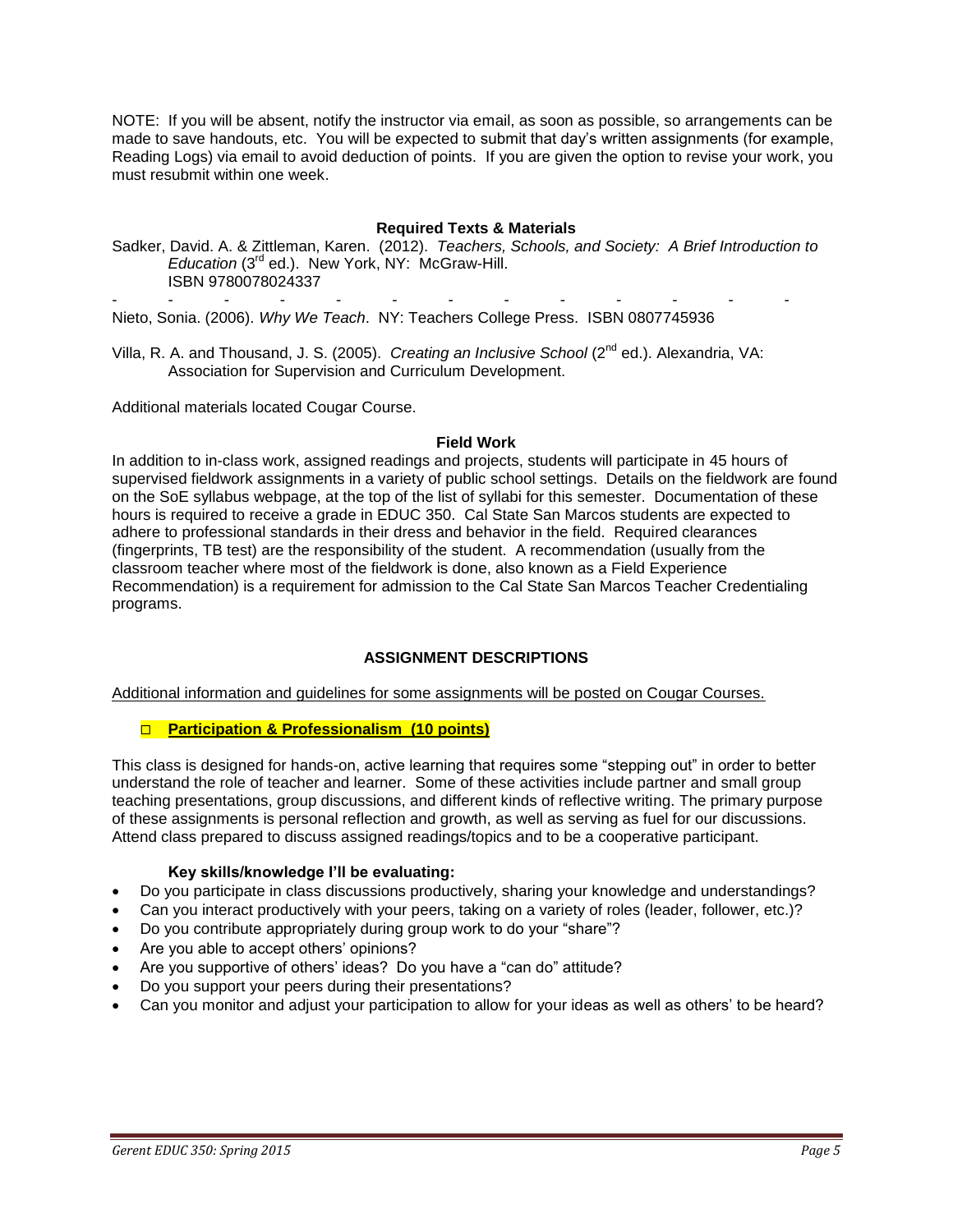## **Reading Logs (10 points)**

Reading logs provides an opportunity to reflect on learning about teaching through the assigned readings. In the log you will be asked to both summarize key points and reflect on what you have read. You will also share your writing with another student at the beginning of each class session. You will begin the semester with full credit. Points will be deducted if submissions are incomplete. Reduced credit will be given for late submissions. Reading Log guidelines and model are located on Cougar Courses.

#### **Key skills/knowledge I'll be evaluating:**

- At what level have you comprehended the reading? Is your work reflective of the issues and your thinking?
- What connections and relationships have you been able to make with the reading and prior class discussions, fieldwork, and class activities?

# **Classroom Observation Record (log) and 5 Classroom Observation Reports (15 pts)**

This assignment is designed to help you to better understand the complexity of today's classrooms, students and the various ways teachers address the needs of their classes – and to engage in a variety of classroom settings in order to determine if, and at what level, you might want to teach.

Students will maintain a log of hours spent observing/participating in classrooms. This log should reflect a minimum of 45 hours spent in various classrooms at different grade levels and on different sites. In addition, students will document their field observations, connections to concepts studied in EDUC 350, analyses, and questions through 5 formal written Classroom Observation Reports.

### **Key skills/knowledge I'll be evaluating:**

- Can you articulate your assumptions/expectations about a given setting and then identify how your observation affects those assumptions/expectations?
- Can you observe key details, seeing both the "big picture" of the classroom and specific methods, interactions, etc.?
- Can you responsibly monitor your placement to include meeting the requirements of varied settings and minimum hours?
- Can you relate your class work and readings to your observations and provide an insightful analysis?

## **Current Events in Education (5 points)**

Sign up for a date when you will be responsible for presenting an item from the week's news in education. The item may be from the internet (e.g., www.edweek.org/), newspaper, or magazine, and may pertain to local or national/international issues. You will summarize and present the importance of the news for your classmates in 5 minutes maximum. Be sure to make a connection to implications for teachers in California if the news is from afar.

#### **Key skills/knowledge I'll be evaluating:**

- Did you select an article that has depth and importance?
- Can you speak articulately about your article's content?

#### **Interview Assignment (10 points)**

Select one of the following individuals to interview:

 *K-12 Public School Teacher*: One way to better understand what it is like to be a teacher is to talk to a real one! Interview one with at least 3 years of experience or one who has retired in the last year or two.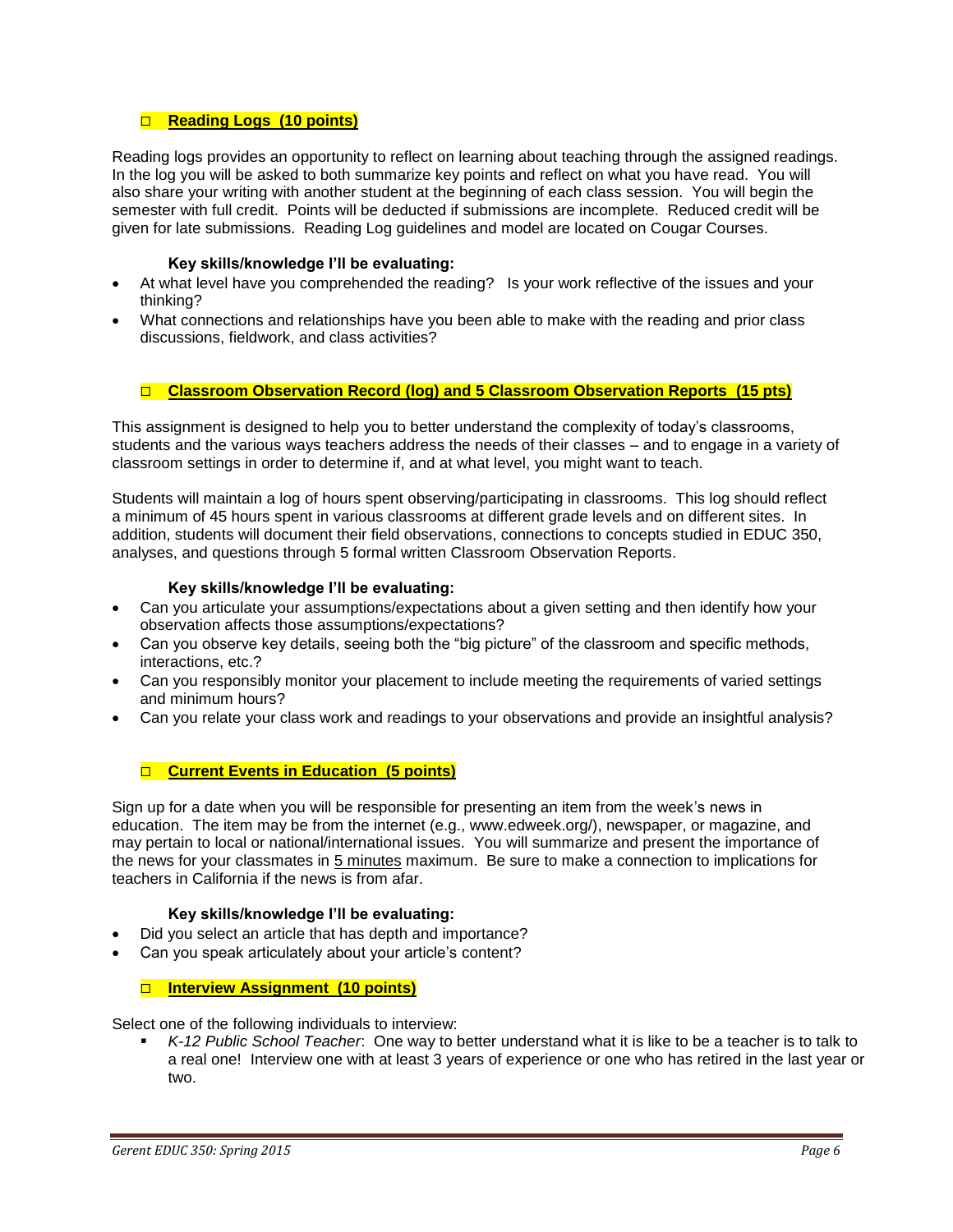- *Senior Citizen*: Find someone 60 years of age or older and compare/contrast schooling in the past and at present!
- *Public School District Personnel Officer*: Go straight to the top and find out what the key local issues are as well as what districts are looking for when they hire new teachers!

Ideas for questions will be provided and you are encouraged to design your own questions. You will share your findings in class and turn in a written summary of the interview results, in narrative form, that will analyze the responses and provide personal reflections based on readings and class discussions.

## **Key skills/knowledge I'll be evaluating:**

- Were you able to arrange, organize, and conduct an interview that yielded useful and interesting information?
- If you were not sure of answers, did you ask your interviewee for clarification so you understood? Did you use follow up questions to probe for deeper responses?
- Were the questions you created thought provoking?
- Were your analyses and reflections based on information you have learned in EDUC 350 and prior knowledge?

## **Nieto Book Why We Teach and Group Presentation (10 points)**

To gain a more personal look into the experiences of teachers, you will read the Introduction and Conclusion sections of *Why We Teach*, as well as an assigned section.

Prepare a 1 page essay (double spaced) in which you take on the role of "book section reviewer." Identify the section you read and then consider the following questions:

- How has your view of teaching changed as a result of your reading in *Why We Teach*?
- What is the most valuable "learning" to be gained from this book?
- What did the teacher(s) do to address their students' and their own needs?
- How does the experience of the teacher(s) relate to the readings and discussions from your coursework this semester?

Group Presentation: All students assigned to the same section of *Why We Teach* will work together to prepare a group "dramatic" presentation to share your knowledge and insights with other students.

#### **Key skills/knowledge I'll be evaluating:**

- Were you able to devise a well-written essay that addresses the questions above in a thoughtful manner?
- Were you able to work well with your peers and develop an engaging group presentation?

#### **Inclusion Assignment—The Outsider (10 points)**

Many students with special needs come to view themselves as "outsiders" because they are labeled as different from the typical student. But most of us experienced some sense of being an outsider during our K-12 years. After reading chapters 1-3 in *Creating an Inclusive School* and at least two of the *Voices of Inclusion*, write a reflective essay (2 to 3 pages, double spaced) wherein you comment on your own (or a friend's) school experience that caused you to feel like an outsider. Reasons could include differences due to gender, religion, looks, beliefs/interests, family situation, academic ability, etc. Make at least 1 specific connection to the VT text. Consider the following questions:

- What personal characteristics fostered your (or your friend's) feelings of being an outsider?
- How did you react and cope with the situation?
- Did you share your experience with any teachers? Did any teachers assist you?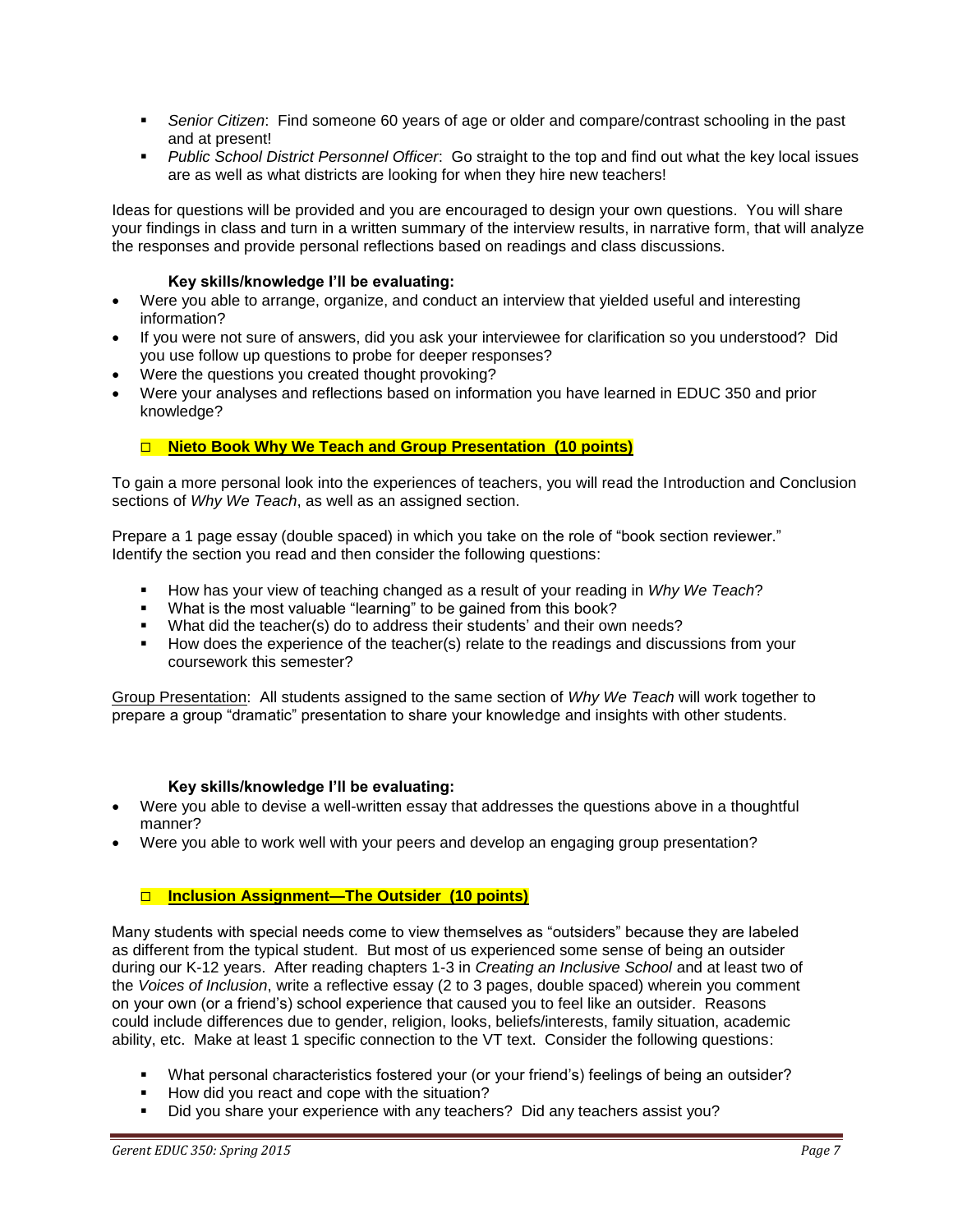- What could school staff, parents or friends have done to help?
- In what ways did this experience change you? What did you "learn" from this experience?
- How might this experience make you a more sensitive teacher?

## **Key skills/knowledge I'll be evaluating:**

- Were you able to devise a cogent written reflection that addresses the questions above in a thoughtful/analytical manner?
- Did you make at least one specific (quote) connection to the VT book?

# **Contemporary Issues Research (15 points)**

Choose a major contemporary issue in education that interests you and two partners. Research the issue together and prepare an oral report to share in class. The presentation should provide a description of the issue, its pros and cons, an analysis of the issue's implications (the "so what"), and a summary or conclusion.

At the time of your presentation each partner group will provide a one page typed abstract as well as a selected reading list (12-15 references in bibliographic form) for each class member. The instructor's copy should include each member's name and a description of each person's role in researching the topic and developing the presentation. Each group will also be responsible for developing a peer and selfevaluation for their presentation that will be given to the instructor after the oral presentation is completed. Selected members of the class will use the peer evaluation, and the group presenting will use the selfevaluation. Additional quidelines, format, and suggested topics will be discussed in class.

## **Key skills/knowledge I'll be evaluating:**

- Do you understand a major issue affecting education and can you speak intelligently to your peers?
- Did you read from enough sources to gather relevant information and then present this in a synthesized manner?
- Are you able to organize resources (materials, people, etc.) in support of a goal (in this case, your presentation—which includes the use of Power Point technology)?
- Did you present your information confidently, creatively, concisely and in an organized manner?
- Are you able to apply what you've learned about effective teaching to engage your audience during your presentation?
- Did you develop an appropriate abstract and bibliography?

# **Personal Philosophy of Teaching, Learning, Schooling & Inclusivity (15 points)**

To summarize your learning in this course, help you to clearly articulate your emerging beliefs about teaching, learning, schooling, & inclusivity, and prepare for future interviews, you will be asked to submit a paper in which you imagine what you would say to the hiring committee of a school district if asked to describe your own distinct set of beliefs about teaching, learning and schooling. In preparing this assignment you will develop the paper over the course of the semester and will experience the process of drafting (two drafts are required for in-class work), giving and receiving reader response, and revision as stages of the writing process (experiencing firsthand what you should do as a teacher with your students). More information about the paper will be given in class.

## **Key skills/knowledge I'll be evaluating:**

- Did you draw on all your resources/experiences (not just the book) to write your philosophy?
- Are you clear about your own beliefs? Did you address the needs of all learners?
- Can you articulate your ideas fluently and coherently with correctness?
- Is it clear you have had enough exposure to schools to write your current philosophy?
- Did you address the areas of teaching, learning, schooling and inclusivity?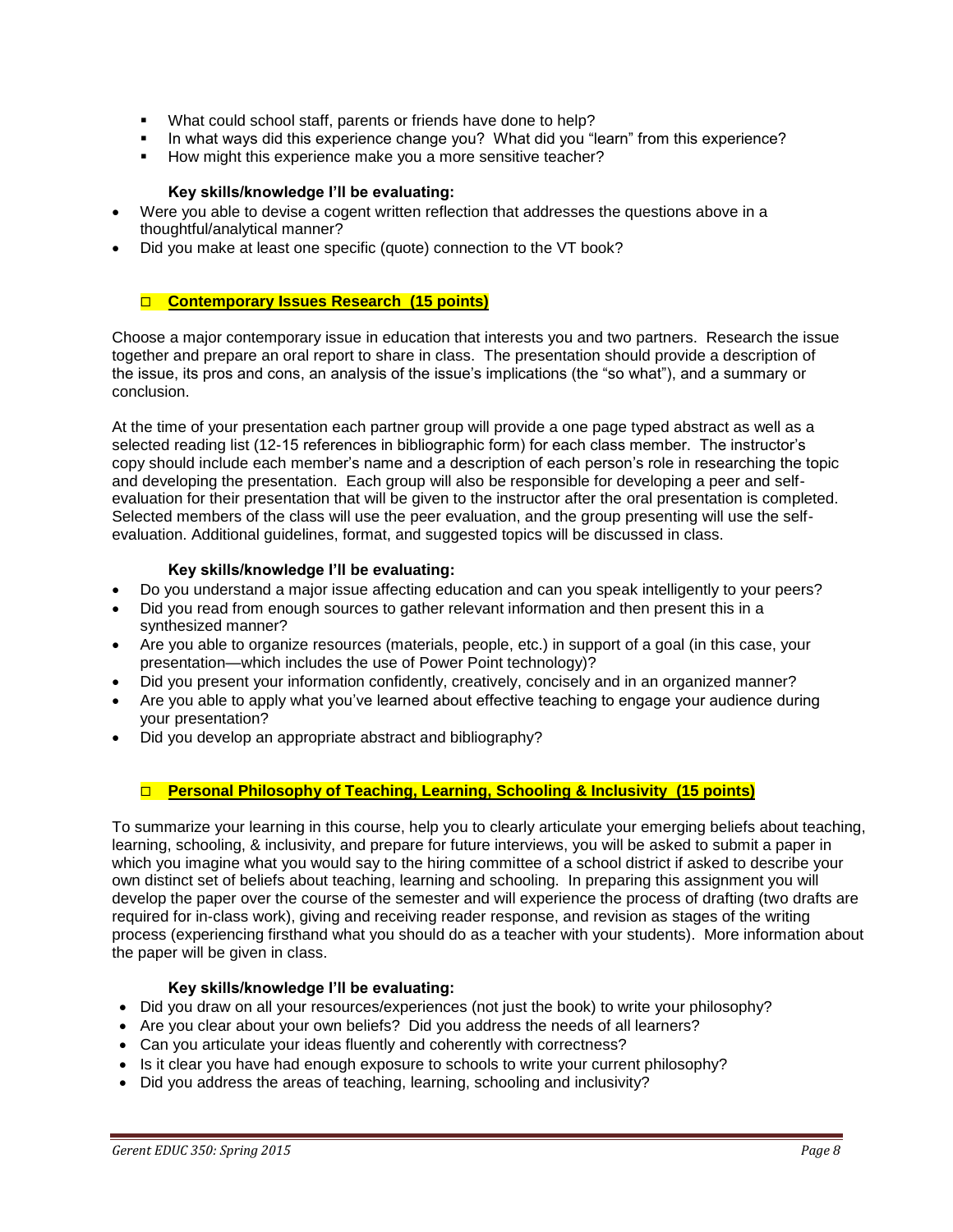Grades will be determined by the total number of points earned (100 points possible):

|  |                                                | $A = 93-100$ $A = 90-92$ $B = 87-89$ $B = 83-86$ $B = 80-82$ $C = 77-79$ |  |
|--|------------------------------------------------|--------------------------------------------------------------------------|--|
|  | $C = 73-76$ $C = 70-72$ $D = 60-69$ $F = 0-59$ |                                                                          |  |

#### **Assignment Values**: (100 points)

| Participation and Professionalism<br>$\bullet$    | 10 points |
|---------------------------------------------------|-----------|
| <b>Reading Response Logs</b><br>$\bullet$         | 10 points |
| <b>Classroom Observation Reports</b><br>$\bullet$ | 15 points |
| <b>Current Events in Education</b><br>$\bullet$   | 5 points  |
| Interview Assignment<br>$\bullet$                 | 10 points |
| Nieto Essay/Presentation<br>$\bullet$             | 10 points |
| Inclusion - The Outsider<br>$\bullet$             | 10 points |
| <b>Contemporary Issues Report</b><br>$\bullet$    | 15 points |
| Personal Philosophy of Teaching<br>$\bullet$      | 15 points |

### A Holistic View on Grades and Performance

This course will begin to prepare you for a career in which you will significantly impact human lives. No amount of training will ever be enough. Giving less than 100% is not sufficient. Therefore, your instructor assumes everyone in the class will aim to perform at the highest level possible.

Following are characteristics of an "A" student.

An "A" student is one who:

- completes all assignments on time and demonstrates the ability to summarize, analyze, and/or reflect at high levels.
- varies sources of information for assignments, demonstrating high degree of effort in pursuing varied perspectives around important educational issues.
- completes all the reading assignments and develops thoughtful and thorough responses.
- produces papers that reveal a commitment to self-discovery and learning.
- produces papers at a professional level in terms of both writing and content.
- develops a high quality presentation, demonstrating significant learning around a contemporary issue.
- presents confidently and intelligently, demonstrating effective teaching skills.
- completes assignments in/out of class with a focus on learning and exploration, pushing him/herself to better understand the profession through quality work.
- attends every class meeting and is fully engaged during class.